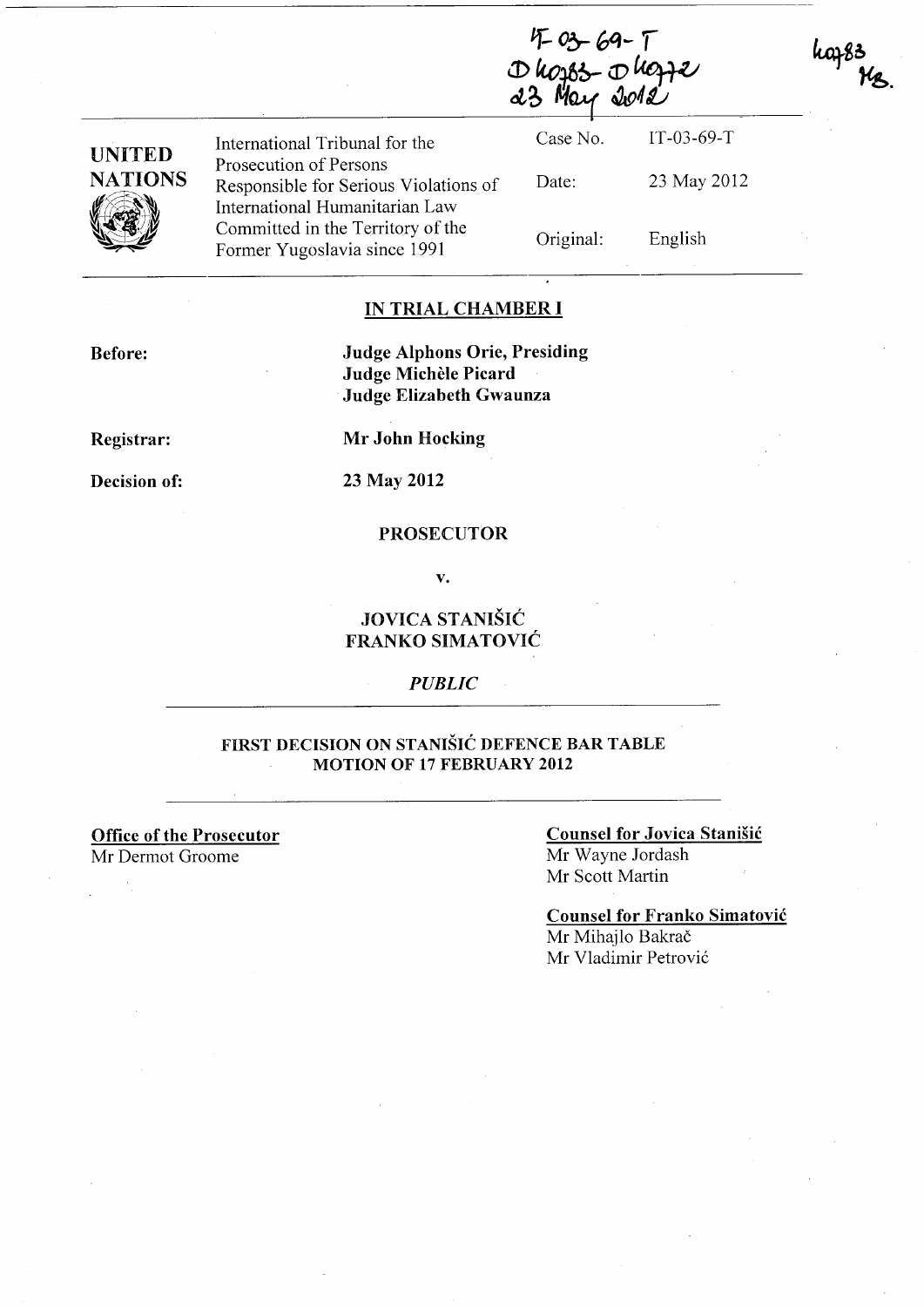## hoz82

## **I. PROCEDURAL HISTORY**

. 1. On 13 December 2010, the Stanisic Defence ("Defence") indicated it would file a bar table motion and on 3 February 2011, the Defence filed a motion requesting the admission of 13 documents from the bar table ("First Bar Table Motion").<sup>1</sup> On 10 February 2011, the Prosecution responded to the Motion, arguing that it should be dismissed without prejudice.<sup>2</sup> On 17 February 2011, the Defence requested leave to reply,<sup>3</sup> which the Chamber granted on 23 February 2011 through an informal communication. The Defence filed a reply on 23 February 2011.<sup>4</sup>

2. On 4 November 2011, the Chamber requested the Defence to inform the Chamber on whether it still intended to seek admission of the 13 documents contained in its First Bar Table Motion or whether it would tender these documents through witnesses, and further instructed the Defence to ensure that any such document should be uploaded and released into eCourt.<sup>5</sup>

3. On 21 November 2011, the Defence informed the Chamber by informal communication that it would file a new bar table motion which would include the documents from the First Bar Table Motion.<sup>6</sup> On 24 November 2011, the Chamber instructed the Defence to file its envisaged three bar table motions separately, specifying that the first two motions were to be filed by 15 December and the last motion by 9 January 2012.<sup>7</sup> On 29 November 2011, the Prosecution submitted that it should be allowed sufficient time to provide comments to any documents tendered by the Defence through a bar table motion.<sup>8</sup> On 7 December 2011, the Chamber expressed its concern with the size of the bar table motions the Defence intended to submit, and invited the parties to discuss whether factual agreements could be reached on the subject matter of some of the documents, which would remove the need to tender these documents from the bar table.<sup>9</sup> On 13 December 2011, the Chamber lifted the previously set deadlines for the bar table motions to be filed, and instructed the Defence to provide a report to the Chamber by 13 January 2012 setting out the factual agreements reached between the parties regarding the proposed bar table documents.<sup>10</sup> On 13 January 2012, the Defence

 $\overline{Q}$ T.15450-15458.

T. 10300; Stanišić First Motion for Admission of Exhibits through the Bar Table, with Confidential Annex A, 3 February 2011.

 $\overline{2}$ Prosecution Response to Stanisic First Motion for Admission of Exhibits through the Bar Table, with Confidential Annex, 10 February 2011.

 $\overline{3}$ Stanisic Request for Leave to Reply to the Prosecution's Response to Its First Bar Table Motion, 17 February 2011.  $\overline{4}$ 

Stanisic Reply to the Prosecution's Response to its First Bar Table Motion, 23 February 2011.

 $\mathfrak{s}$ Order Scheduling a Housekeeping Session and Instructions to the Parties and the Registry in Preparation thereof, 4 November 2011, p. 3. The Chamber also noted that it could not access seven of the 13 tendered documents in eCourt, namely documents 1D383-1D388 and 1D1111, ibid at fn 18. 6

T.15079-15080.

 $\overline{7}$ T. 15098.

 $\mathbf{R}$ T. 15325-15326. The Chamber's guidance on bar table motions was given on 19 February 2010 and 5 July 2010 at T. 3683-3690 and 6106-6113.

 $10$  T. 15582.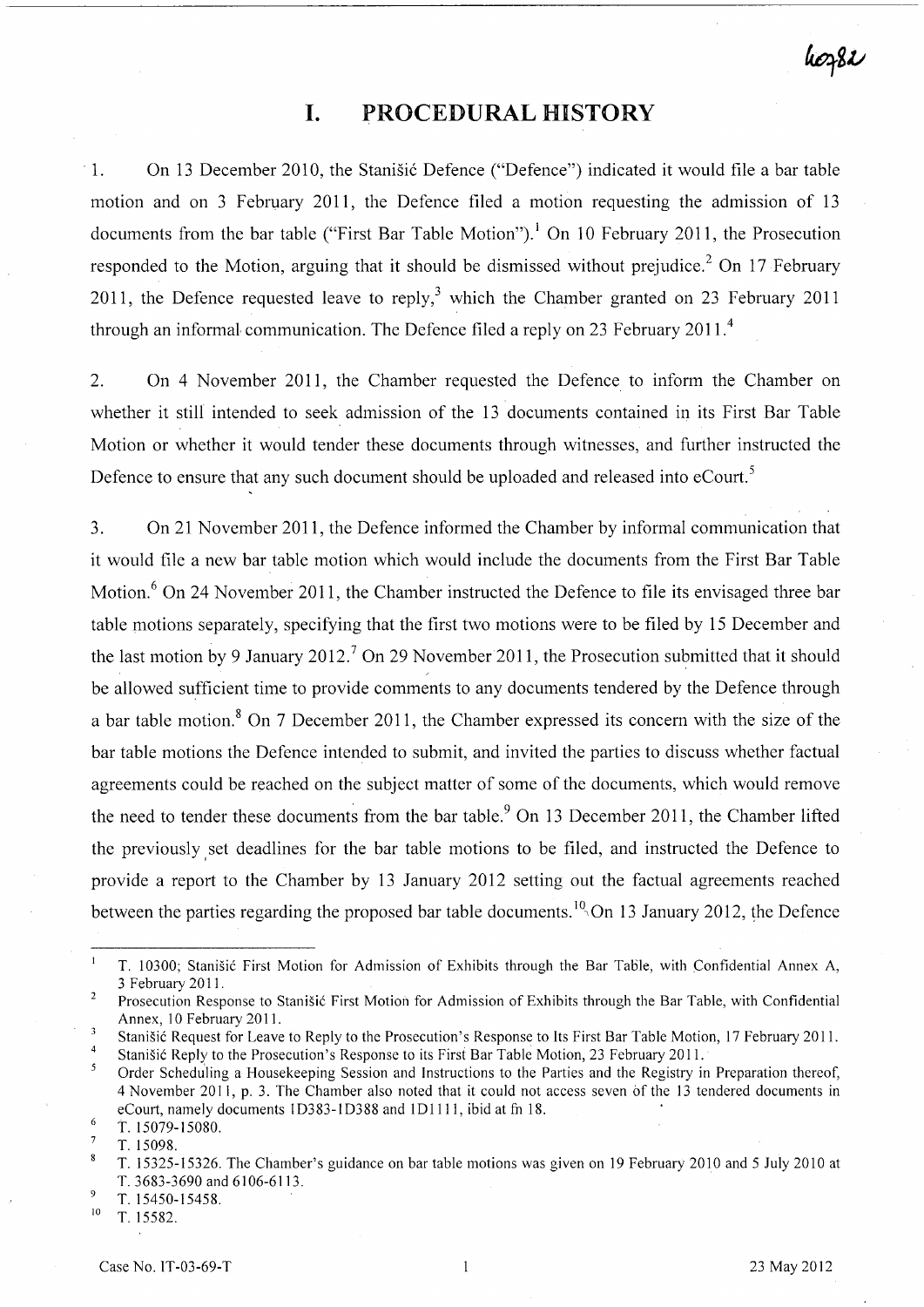## $100 - 84$

reported to the Chamber by e-mail that discussions on factual agreements on the proposed documents were still ongoing. It further submitted that, in light of the parties' disagreement on what conclusions could be drawn from many of the proposed Defence documents, both the Prosecution and Defence agreed it might be fairer for the Defence to tender all proposed documents from the bar table rather than seek factual agreements on them in relation to their subject matter. On 31 January 2012, the Chamber again expressed its serious concerns over the large amount of documents the Defence intended to submit through a bar table motion and recalled its prior warning and instructions to the Prosecution during its case regarding the tendering of large bar table motions.<sup>11</sup> The Chamber instructed the Defence to file, by 17 February 2012, either a record of agreed facts and/or a bar table motion containing those documents on which no factual agreements could be reached between the parties.<sup>12</sup>

4. On 17 February 2012, the Defence filed the Stanisic Motion for Admission of Documents through the Bar Table, by which it requested the admission into evidence of 674 documents from the bar table ("Motion").<sup>13</sup> On 22 February 2012, the Prosecution submitted that a majority of the bar table documents had been disclosed to it by the Defence at a very late stage, and requested that it be allowed to file a response to the Motion by 23 March 2012.<sup>14</sup> The Defence did not object, and the Chamber granted the Prosecution's request the next day.<sup>15</sup> On 20 March and 22 March 2012 respectively, the Chamber was copied on e-mails between the parties regarding discrepancies, potential missing translations, and other technicalities regarding certain documents contained in the Motion, as well as a clarification by the Defence of its intention to tender excerpts of certain documents only, rather than the documents in their entirety. On 23 March 2012, the Prosecution filed a response to the Motion ("Response").<sup>16</sup> The Simatovic Defence did not respond to the Motion.

## **11. SUBMISSIONS**

5. The Defence submits that the 674 documents it proposes to tender are relevant, probative and sufficiently reliable to be admitted into evidence from the bar table.<sup>17</sup> In doing so, the Defence submits it only selected the most relevant documents from its Rule 65 *ter* Defence exhibit list

<sup>&</sup>lt;sup>11</sup> T. 16552-16554, referring to T. 3685-3690. See also T. 6106-6108.

 $\frac{12}{13}$  T. 16552-16554.

Stanišić Motion for Admission of Documents through the Bar Table, with Confidential Annexes A, B, and C, 17 February 2012.

 $14$  T. 17664-17665.

 $15$  T. 17664-17665, 17708.

Prosecution Response to Stanišić Motion and Additional Motion for Admission of Documents into Evidence through the Bar Table with Confidential Annexes A and B, 23 March 2012.

<sup>&</sup>lt;sup>17</sup> Motion, paras 7-12.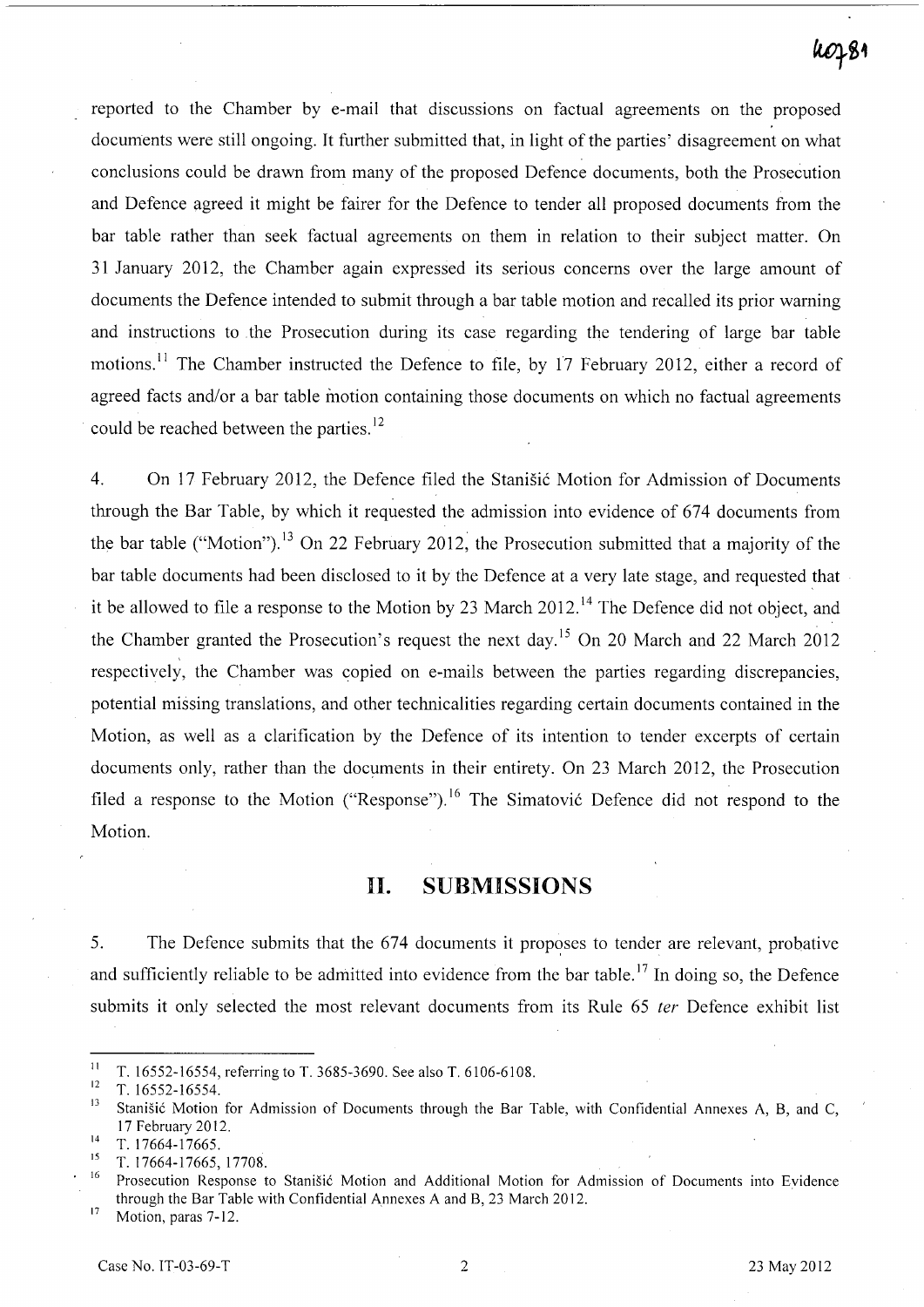## koz80

containing close to 5,000 documents.<sup>18</sup> It submits the proposed documents constitute "the bare" minimum assessed by the Defence to be absolutely necessary to meet the Prosecution's case".<sup>19</sup> It submits that for each document, a precise indication is given of the exact information contained in the document as sought to be relied upon by the Defence, along with the document's exact place within its case.<sup>20</sup> For a number of documents, the Defence submits it is in the process of acquiring full translations, non-redacted versions or publicly redacted versions in accordance with decisions on protective measures.<sup>21</sup>

6. The Defence submits that it tried to reach factual agreements with the Prosecution on the proposed documents, but that the Prosecution rejected its proposals as "overly broad and not supported by the documents".<sup>22</sup> The Defence submits that throughout the period of its discussions with the Prosecution on the proposed documents, the Prosecution was unwilling to discuss broad conclusions and argued that the Prosecution was only willing to discuss factual agreements as to what each individual document states on its face.<sup>23</sup> The Defence submits that the Prosecution was unwilling  $-$  and has been persistently unwilling throughout the trial  $-$  to reach agreements on narrowing down the issues regarding the case against the Accused and to specify these issues with sufficient clarity.<sup>24</sup>

7. In its Response, the Prosecution argues that for a majority of the materials tendered by the Defence, there is often "minimal correlation between the actual information in the proposed documents tendered and the claimed relevance".<sup>25</sup> It submits that the negative inferences the Defence seeks to draw from many of the documents, which the Prosecution generally understood as "if a document does not refer to certain facts then those facts must not be true", are illogical and unpersuasive.<sup>26</sup> It further submits that the majority of documents proposed for admission by the Defence has low probative value and may unnecessarily burden the record.<sup>27</sup> On the other hand, in order to avoid the possibility that the information contained in these large documents is misconstrued, the Prosecution argues it will need to tender a number of documents in rebuttal to properly contextualize the proposed Defence documents.<sup>28</sup> The Prosecution further submits that some of the documents tendered by the Defence are highly relevant to the case, but argues that they

- $\frac{18}{19}$  Motion, para. 4.
- $\frac{19}{20}$  Motion, para. 21.
- $\frac{20}{21}$  Motion, para. 8.
- $\frac{21}{22}$  Motion, paras 10-15.
- $\frac{22}{23}$  Motion, para. 17.
- $\frac{23}{24}$  Ibid.
- $\frac{24}{25}$  Motion, paras 18-21.
- $\frac{25}{26}$  Response, para. 9.

<sup>26</sup> Response, para. 10 and Confidential Annex A to the Motion (for example, see Prosecution comments on nearly all documents on pp. 323-349).

 $27$  Response, paras 13-14.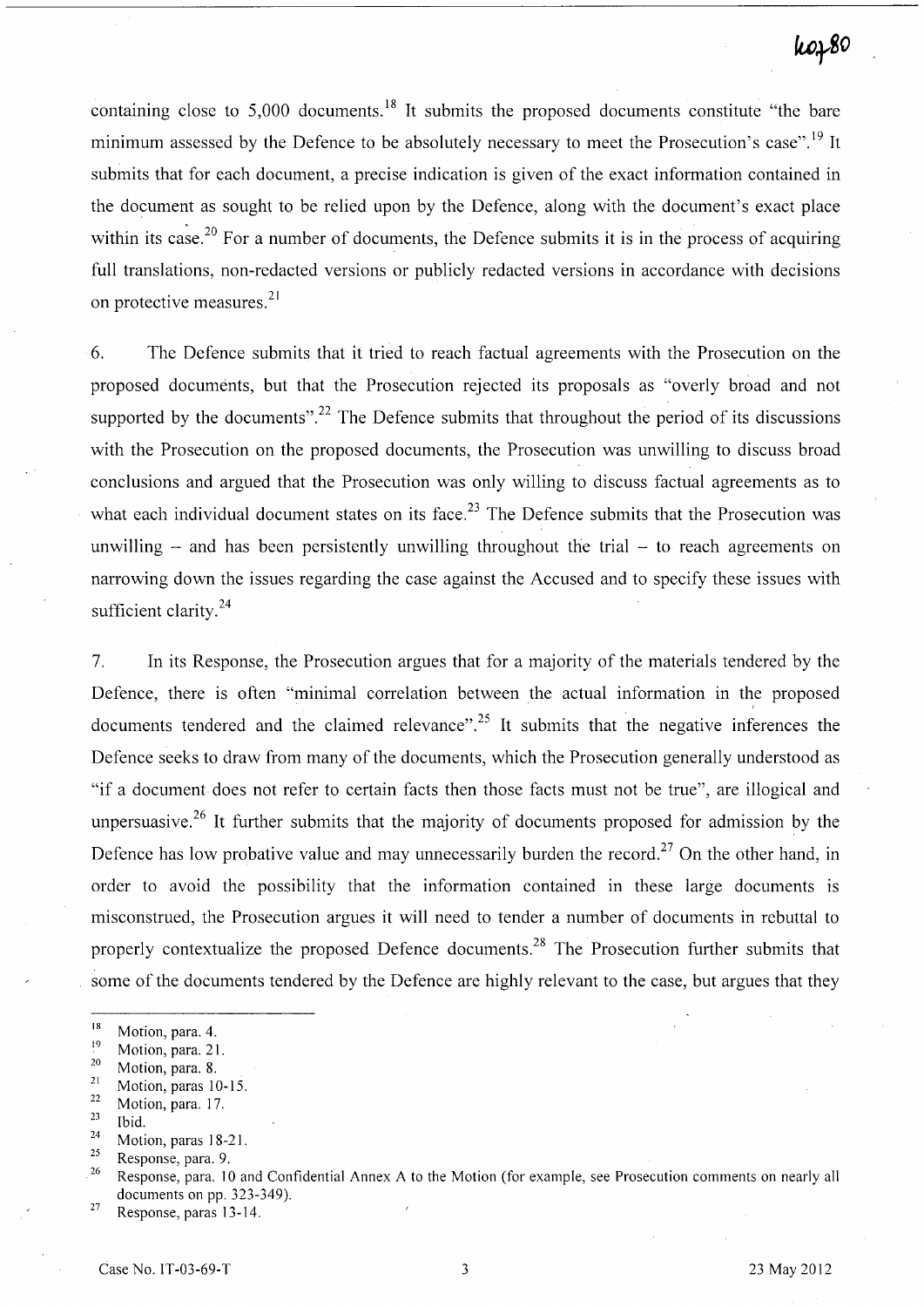have been taken out of a collection in a "highly selective" manner such that they provide an unrepresentative sample thereof, necessitating the Prosecution to tender further documents from that collection in rebuttal to contextualize the proposed Defence documents.<sup>29</sup> Lastly, the Prosecution submits that certain documents tendered by the Defence currently lack an indication of sufficient reliability as they are redacted and/or require more information on their provenance if they are to be admitted from the bar table.<sup>30</sup>

8. Lastly, the Prosecution submits that, indeed, it was unwilling to accept certain factual agreements proposed by the Defence as  $-$  it submits  $-$  these were not supported by the documents themselves.<sup>31</sup> The Prosecution submits it had proposed facts and identified areas of potential agreements, which it states were rejected by the Defence.<sup>32</sup> The Prosecution further submits that, in relation to a category of documents pertaining to the Serbian Radical Party, it had made proposals to the Defence to discuss potential agreed facts, but that the Defence declined to do so as it submitted the Prosecution's case on this matter had not been sufficiently specific and that it could not have meaningful discussions with the Prosecution if it did not further articulate its case on this matter.<sup>33</sup>

## **Ill .. APPLICABLE** LAW

9. Rule 89 of the Rules of Procedure and Evidence ("Rules") provides, in relevant part:

(C) A Chamber may admit any relevant evidence which it deems to have probative value.

(D) A Chamber may exclude evidence if its probative value is substantially outweighed by the need to ensure a fair trial.

10. The Trial Chamber requires that "the offering party must be able to demonstrate, with clarity and specificity, where and how each document fits into its case".<sup>34</sup>

## **IV. DISCUSSION**

11. At the outset, the Chamber notes that the Defence filed its First Bar Table Motion during the Prosecution phase of the case. As stated previously, the Defence informed 'the Chamber and the

 $\frac{28}{29}$  Response, para. 14.

 $\frac{29}{30}$  Response, paras 16-21.

 $rac{30}{31}$  Response, paras 22-24.

 $\frac{31}{32}$  Response, para. 25.

 $rac{32}{33}$  Response, para. 26.

 $\frac{33}{34}$  Response, para. 27.

Decision on the Prosecution's Revised First Motion for Admission of Exhibits from the Bar Table, 3 February 2011, para. 11; *Prosecutor v. Milan Milutinovic et aI.,* Case No. IT-05-87-T, Decision on Prosecution Motion to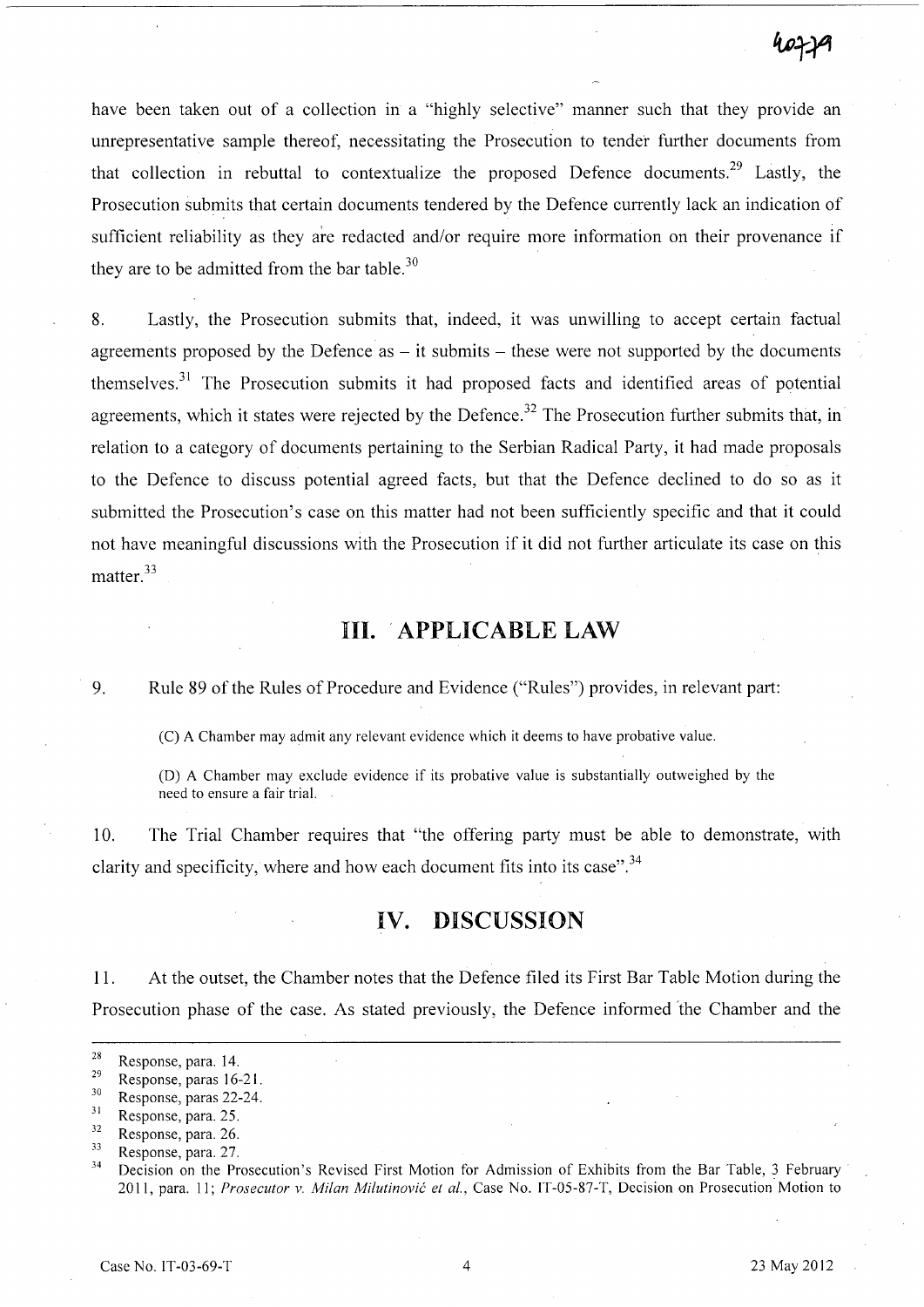parties that its new bar table motion would include those documents from the First Bar Table Motion that it intended to tender into evidence.<sup>35</sup> Therefore, the Chamber considers that the First Bar Table is subsumed in the present Motion.

12. Between 4 November 2011 and the filing of the Motion, the Chamber attempted to assist the Defence in the process of filing its bar table motion; it provided the Defence with ample time to prepare the Motion, extended deadlines, provided guidance on several occasions and encouraged it to seek- where possible - factual agreements on the content of documents so as to avoid a scenario wherein the Defence would unnecessarily flood the record with documents from the bar table.

13. The Chamber recalls that it expressed its concern over the amount of documents the Defence intended to tender from the bar table and the lack of a clear indication of what these documents are meant to establish on two separate occasions.<sup>36</sup> On 31 January 2012, the Chamber stressed that

[i]n cases before this Tribunal, where there is an enormous amount of potential evidentiary material that can be considered relevant and of probative value, the burden falls heavily on the parties to organise the presentation of their evidence in such a way that the Chamber is able to properly consider it. It is for the parties to carefully select the most relevant and probative documents and to provide a clear indication as to·the documents' place within the wider case and the party's purpose in tendering them. Not doing this creates a practical and organisational problem for any responding parties and for the Chamber. More importantly, however, the party runs the risk that the Chamber will not be able to consider that piece of evidence in the way the party intended. [ ... ] Considering the size of possible future bar table motions and the stage of the proceedings, the Chamber expects the parties to treat this issue as a priority.<sup>37</sup>

14. By its Motion, the Defence requests the admission into evidence of over 670 documents which amount to more than 12,400 pages in total. These documents, if admitted, would constitute a substantial part of the trial record. Due to the sheer number and volume of the documents submitted, the Chamber has decided to divide its decision on the Motion into separate decisions so as to afford the Defence sufficient notice of the Chamber's position with respect to each category of documents as soon as practically possible.

15. In the present Decision, the Chamber will deal with four categories of documents included in the Third Bar Table Chart.<sup>38</sup> It will first deal with the Defence request for the admission of the Notebooks allegedly written by Ratko Mladic ("Mladic Notebooks"). Then, it will consider the Defence's request for admission of (1) Republika Srpska: Sessions of the Assembly, SDS Deputies'

Admit Documentary Evidence, 10 October 2006, para. 18; *Prosecutor v. Rasim Delic,* Case No. IT -04-83-T, Decision on Prosecution Submission on the Admission of Documentary Evidence, 16 January 2008, para. 9.

 $\frac{35}{36}$  T. 15079-15080.

 $\frac{36}{37}$  T. 15450-15458, 16552-16554.

 $\frac{37}{38}$  T. 16552-16553.

See Confidential Annex C to the Motion.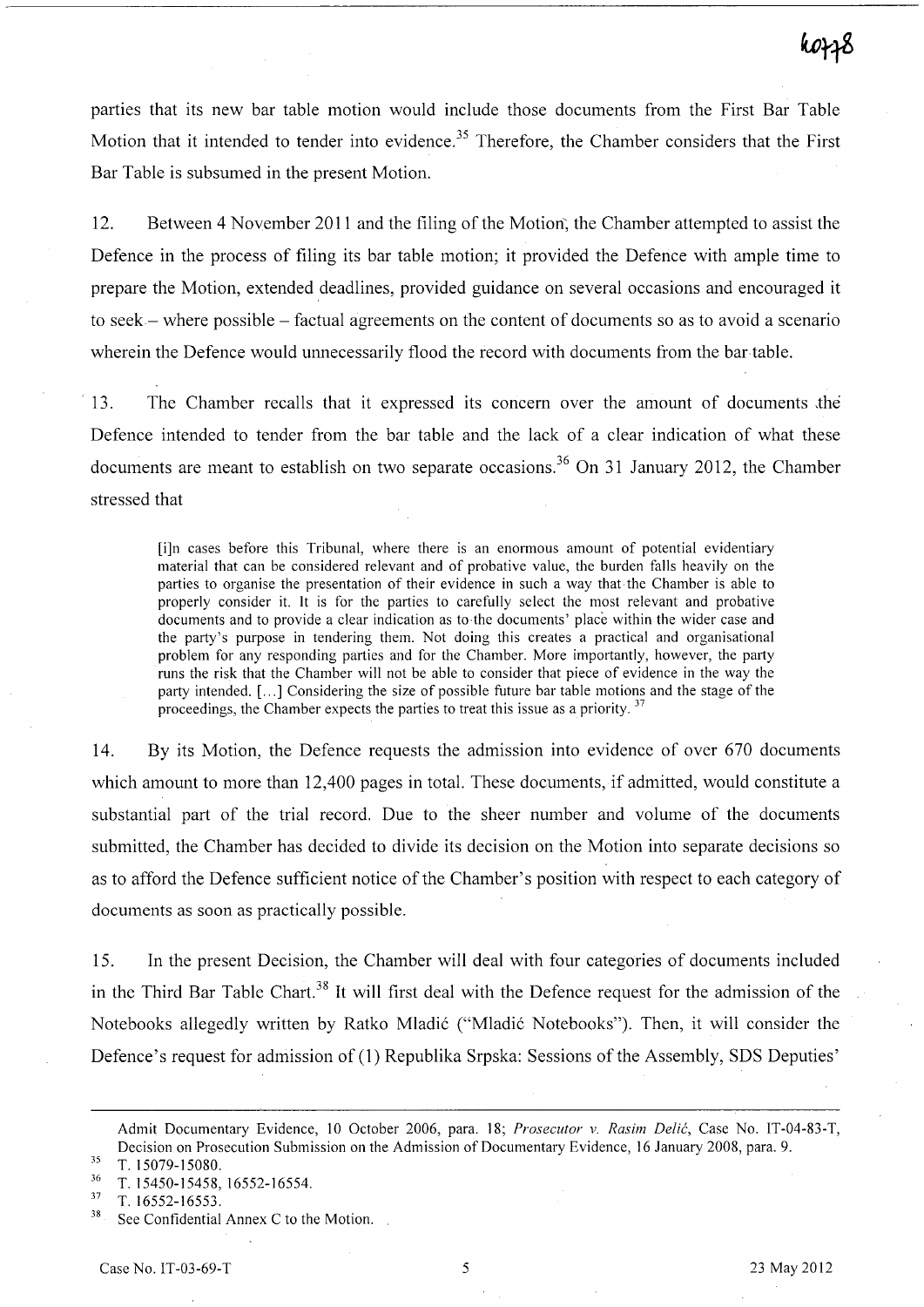Club, Serbian National Council, Government and War Presidency; (2) Sessions and Decisions/Statements of the SFRY Presidency and the FRY Supreme Defence Council and; (3) Sessions of the FRY Council for Coordination. The Chamber will issue further decisions on the remainder of the Motion.

## *a. Mladic Notebooks*

16. The Defence requests the admission into evidence of 20 Mladić Notebooks.<sup>39</sup> The Chamber recalls that on 20 March 2012, after the filing of the Motion, the notebook bearing Rule 65 *ter*  no. 5606 was admitted as D767 through Defence witness David Browne.<sup>40</sup>

17. With respect to Notebook 65 *ter* 5595, the Defence submits that:

I

This and the others *[sic]* notebooks written by Ratko Mladic are highly relevant to show the nonexistence of a criminal goal or purpose amongst the Bosnian Serbs before April 1992 and after August 1995 and to prove who were the principle *[sic]* actors, suppliers and coordinators in relation to the Bosnian Serb side of the conflict, with a negligible role for the ROB and Jovica Stanišić. This supports the Defence position that any alleged assistance or support by the RDB or Jovica Stanisic to the Serb Forces in Bosnia was non-existent or insignificant, with other actors being the principle *[sic]* partners and suppliers. This document is therefore probative of the lack of any significant contribution to the (criminal) objective or the crimes of the Bosnian Serbs by the RDB or Jovica Stanisic. <sup>41</sup>

18. Subsequently, with respect to the 18 other Mladić Notebooks, the Defence stated *"Relevance and probative value: idem above".*<sup>42</sup> The Prosecution indicated that it does not oppose admission of the Mladić Notebooks, and argues these notebooks strongly support its case against the Accused.<sup>43</sup>

19. The case law on the admission of documents from the bar table is very clear: a party must be able to demonstrate with clarity and specificity, where and how each document fits into its case. With respect to bar table motions, the *Karadžić* Chamber held that "the bar table should not be used as a means of tendering evidence of marginal relevance or probative value, inundating the record with material which is not absolutely necessary to prove or refute the charges in the Indictment. [...] [W]hile there may be a perception that the admission of evidence from the bar table saves some in-court time, it can in fact lengthen the proceedings due to the sheer volume of evidence thus admitted, particularly if the parties do not make absolutely clear in their submissions how each individual item of evidence assists in proving or refuting those charges".<sup>44</sup> The requirement of

<sup>&</sup>lt;sup>39</sup> The Notebooks bear the following Rule 65 *ter* nos: 5595-5612, 5053, and 5016.

<sup>40</sup>*T.18346-18347.* 

<sup>&</sup>lt;sup>41</sup> Motion, Confidential Annex C, p. 117.

<sup>42</sup> Motion, Confidential Annex C, pp. 117-121.

<sup>&</sup>lt;sup>43</sup> Prosecution Response, Confidential Annex A, pp. 426-427.

*<sup>44</sup> Pros.ecutor* v. *Radovan Karadiic,* Case No. IT-95-51l8-T, Decision on Motion for Admission of Evidence from Bar Table: General Michael Rose, 29 October 2010, para. 9.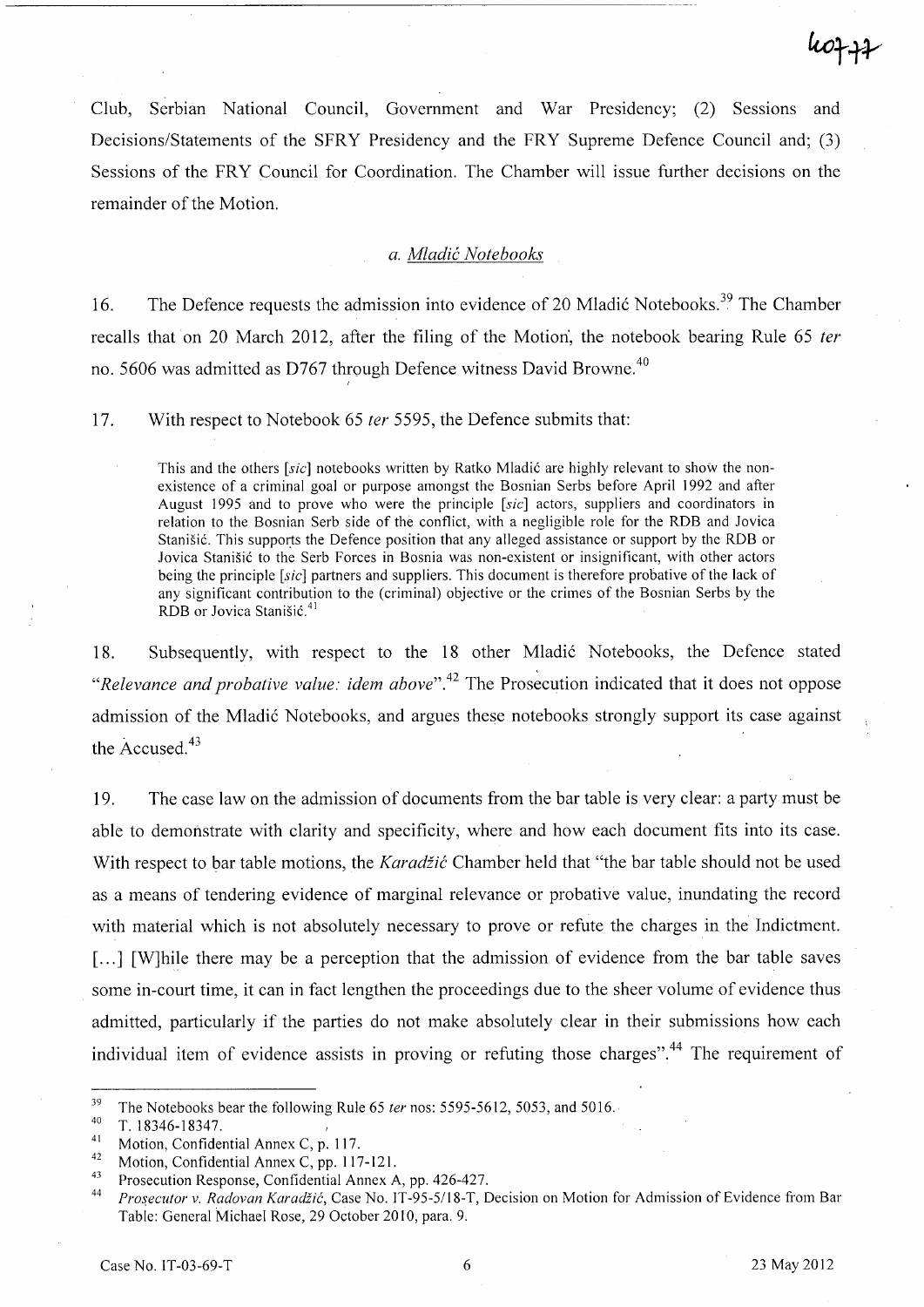# k0776

providing clarity and specificity with regard to each document becomes all the more pressing in the present instance. The translations of the 19 Mladić Notebooks add up to a total of over 4,660 pages of highly complex material which, in the absence of any context provided by witnesses, may not be interpreted correctly by this Chamber. The Chamber observes that the Defence has not indicated *any* specific instance in the notebooks which demonstrates with clarity and specificity where and how that notebook fits into the Defence case. The Defence has however provided a general statement of what information, according to the Defence, is *not* to be found in the Mladić Notebooks. In response, the Prosecution stated that the Mladić Notebooks support the Prosecution's case and referred to specific pages from them in support of their contention.<sup>45</sup>

20. The Chamber is mindful that the absence of references to the Accused, the RDB or other participants in the alleged JCE in personal notes allegedly written by one of the core members of that same JCE may be of significance to the Defence case. However, it also considers that a substantial amount of information in the Mladić Notebooks has no specific temporal or geographical overlap with, or any apparent connection to the crimes alleged in the Indictment and/or their alleged perpetrators. Many notebooks contain descriptions of meetings which have no prospect of being relevant to the present case. On the other hand, information on other meetings recorded in the notebooks *could* have some bearing on the present case. When deciding on materials submitted from the bar table, it is not for the Chamber to search those materials so that it may find portions that are potentially relevant to the tendering party; it is for the tendering party to do so. Thus, the Chamber stresses that if the Defence is to be successful in an application for the admission of particular portions of the Mladić Notebooks for which a negative inference is sought, it should indicate for each such portion where and why one would expect references to the Accused and/or the RDB, had the Accused been involved in the JCE as alleged, but where such information is in fact absent.

21. **In** sum, the Chamber is currently left without any indication from the tendering party as to what information is relevant in each of the Mladić Notebooks. While the Defence has indicated the broad relevance of the Mladić Notebooks as a whole, it has failed to show how specific sections of each notebook fit into its case, thereby rendering the Chamber unable to properly assess their relevance and probative value. By doing so, the Defence has not fulfilled the requirements for admission of documents from the bar table. Accordingly, the Chamber denies admission into evidence of the Mladić Notebooks, without prejudice.

<sup>45</sup> Prosecution Response, Confidential Annex A, p. 426.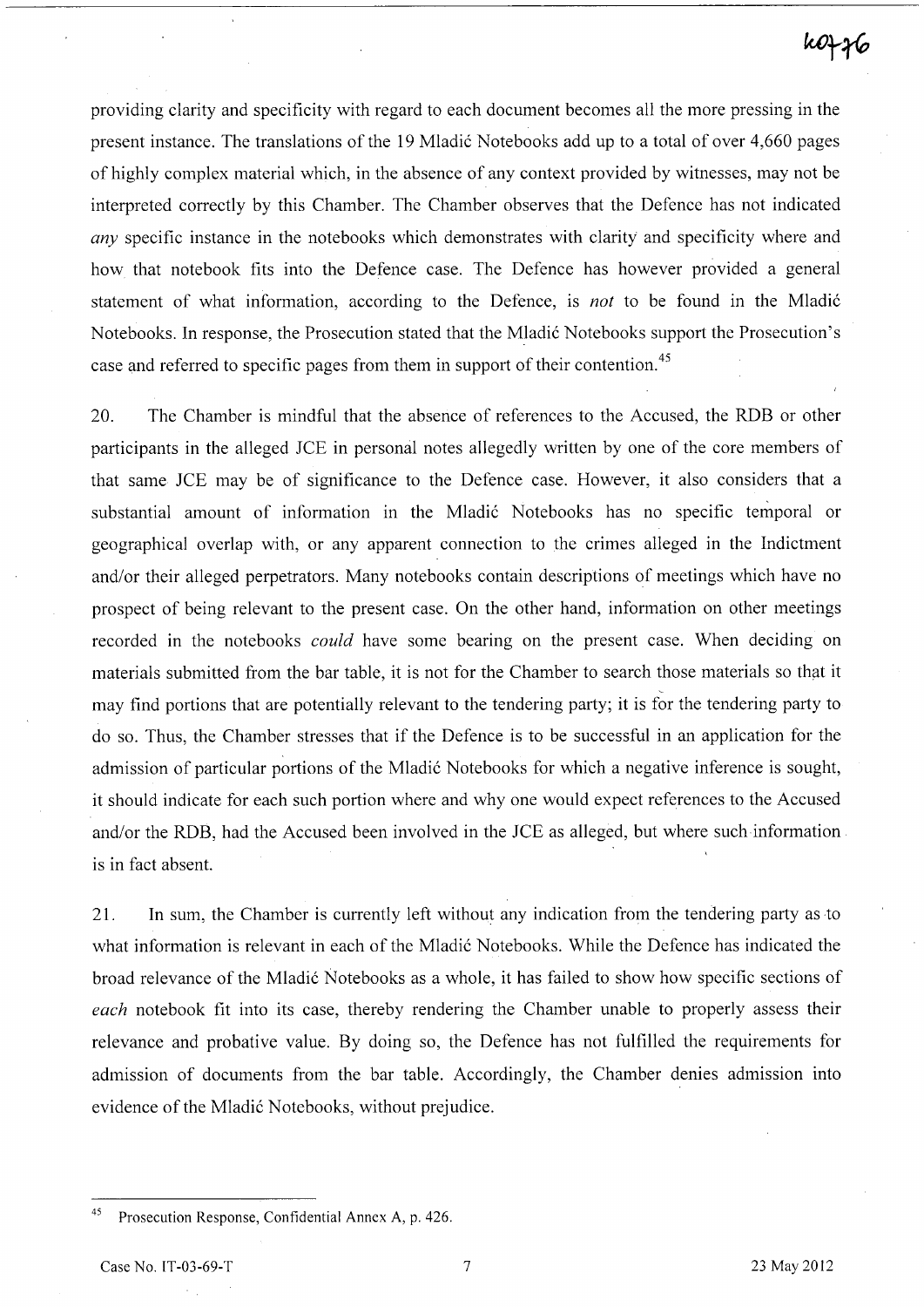## *h. Sessions*

22. The Defence requested the admission into evidence of a large number of documents from the following categories of materials found in Confidential Annex C to the Motion, namely: "Republika Srpska: Sessions of the Assembly, SDS Deputies' Club,. Serbian National Council, Government and War Presidency" ("Category 1"); "Sessions and Decisions/Statements of the SFRY Presidency and the FRY Supreme Defence Council" ("Category 2"); and "Sessions of the FRY Council for Coordination" ("Category 3") (documents falling under Categories 1, 2, and 3 together referred to as "Sessions").

23. As a general remark, the Chamber again stresses the importance of providing clarity and specificity as to how each document is relevant and fits into the Defence case when tendering documents from the bar table. The translations of the Sessions add up to a total of over 5,290 pages of material which, in the absence of any context provided by witnesses, may not be interpreted correctly by this Chamber. On 31 January 2012, the Chamber provided very clear examples of the concerns it foresaw in this respect:

[t]he Chamber notes that a document can be relied on to establish a number of different facts, only some of which are obvious at first glance. For example, a government report describing a series of events can be used to establish that a specific governmental institution had information that these events took place. However, the same document might be used to establish that the institution took action in response to the events. In addition, or alternatively, the report can be used to demonstrate that the series of events in fact took place. On the other hand, the tendering party might only have intended for the document to prove that the author of the report worked at the governmental institution at that time. The Chamber expects the party tendering such a document to indicate precisely which information contained in the document it seeks to rely on. When a document is tendered through a witness, the tendering party's line of questioning and the witness's testimony provide a certain amount of context to the document. When a document is bar tabled, however, it is for the tendering party to explain the context in detail.<sup>46</sup>

24. With respect to Sessions bearing Rule 65 *ter* nos 762, 4559, 1284, 1286, 1287, 1850, and 1288 (Category 1), the Defence generally argues that

[i]If the OTP maintain their case that a criminal purpose existed prior to April 1992 these discussions are highly relevant and probative of the defence case. [ ... ] These discussions clearly demonstrate that the government is not engaged in or planning a criminal purpose as alleged by the OTP  $\left[ \ldots \right]$ .<sup>47</sup>

For each of the aforementioned Sessions, the Defence argues that they indicate "the thinking of the Bosnian Serb leadership in relation to a number of [...] issues" at the end of 1991 or beginning of 1992. It categorises these issues as either political, military, or both, and very broadly describes what the issues are, such as the wider concepts of sovereignty, regionalisation and a unity of selfdefence (65 fer nos 762, 4559, 1850), "the creation of a confederation of the sovereign people of

 $k\rightarrow s$ 

 $46$  T. 16653.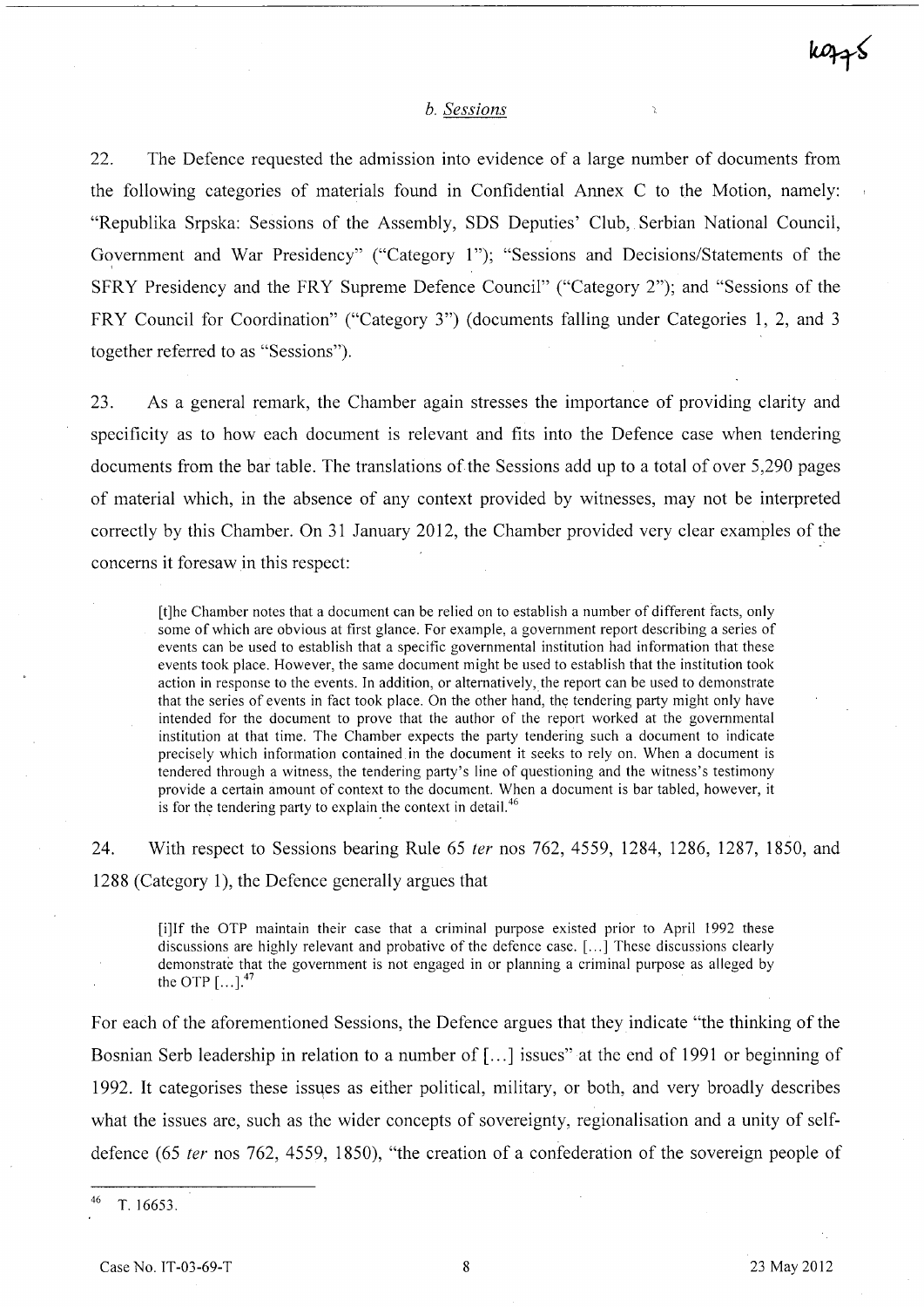## hozzh

Bosnia and Herzegovina through negotiations" (65 *ter* no. 1284), "the creation of a Serbian Republic in Bosnia and' Herzegovina" (65 fer no. 1287), and "the right of the peoples to selfdetermination, regionalisation and de-centralisation and the need for a system for self-defence" (65 ter no. 1288).<sup>48</sup> Additionally, for most of these documents the Defence adds a sparse description of their purported content. In its Response, the Prosecution argues that these Sessions show the contrary, namely "that the Bosnian Serb leadership pursued ethnic unity of the Serb people and divisions of institutions along ethnic lines". 49

25. The Chamber notes that the aforementioned documents are voluminous, that they have been tendered at a late stage of the proceedings, and that the sparse descriptions offered by the Defence offer little assistance as to which *specific* portions of these Sessions are relevant to its case, thereby rendering the Chamber unable to properly assess their relevance and probative value. The Defence similarly provided only very general information regarding the Sessions bearing Rule 65 *ter* nos 1292 (Category 1), 1D05301, 1376, 1380, 1382, 1D02585, 1392, 1424, 1425, 1426 (Category 2),<sup>50</sup> and 1442 (Category 3). By doing so, the Defence has not fulfilled the requirements for their admission from the bar table. Accordingly, the Chamber denies their admission into evidence, without prejudice. The Chamber refers to its earlier considerations regarding what is required from the tendering party when it submits materials from the bar table for which a negative inference is sought.<sup>51</sup>

26. With respect to the Sessions bearing Rule 65 ter nos 587, 586, 1295, 1345<sup>52</sup> and 1349 (Category 1), the Defence similarly provided only a general description or argument of how these voluminous documents are relevant and fit into its case, but additionally provided a minimum amount of page references in support of its general arguments. In the same manner, the Defence provided general information and sporadic page references regarding Sessions bearing Rule 65 ter nos ID05305, ID05307, 1384, 1395, ID03598, 1398, 1399, ID03600-1D03604, 1412, ID03609,

<sup>&</sup>lt;sup>47</sup> Motion, Confidential Annex C, pp. 1-5.

 $\frac{48}{49}$  Ibid.

<sup>&</sup>lt;sup>49</sup> Response, Confidential Annex A, pp. 300-303.

With respect to Category 2, the Chamber recalls that the Defence requested to recall witness Manojlo Milovanović to, inter alia, cross-examine him on the documents contained in Category 2, which the Chamber took into consideration when granting the Defence's request. Stanisic Motion Requesting the Recall of Witness IF-054, 29 September 2011, paras 13-14; Decision on Stanisic Motion Requesting the Recall of Witness Manojlo Milovanovic, 22 November 2011. The Chamber recalls that the Defence did not tender the documents contained in Category 2 through Witness Manojlo Milovanovic.

 $rac{51}{52}$  Supra paras 19-21.

See also T. 18594-18595, 18644-18645 where the Prosecution tendered an excerpt from 65 ter 1345 through Defence Witness Ivor Roberts, which was admitted as P3115. With regard to this specific document, the Chamber notes the Defence provided references to 4 of the 240 pages that this document comprises, Motion, Confidential Annex C, pp. 11-12.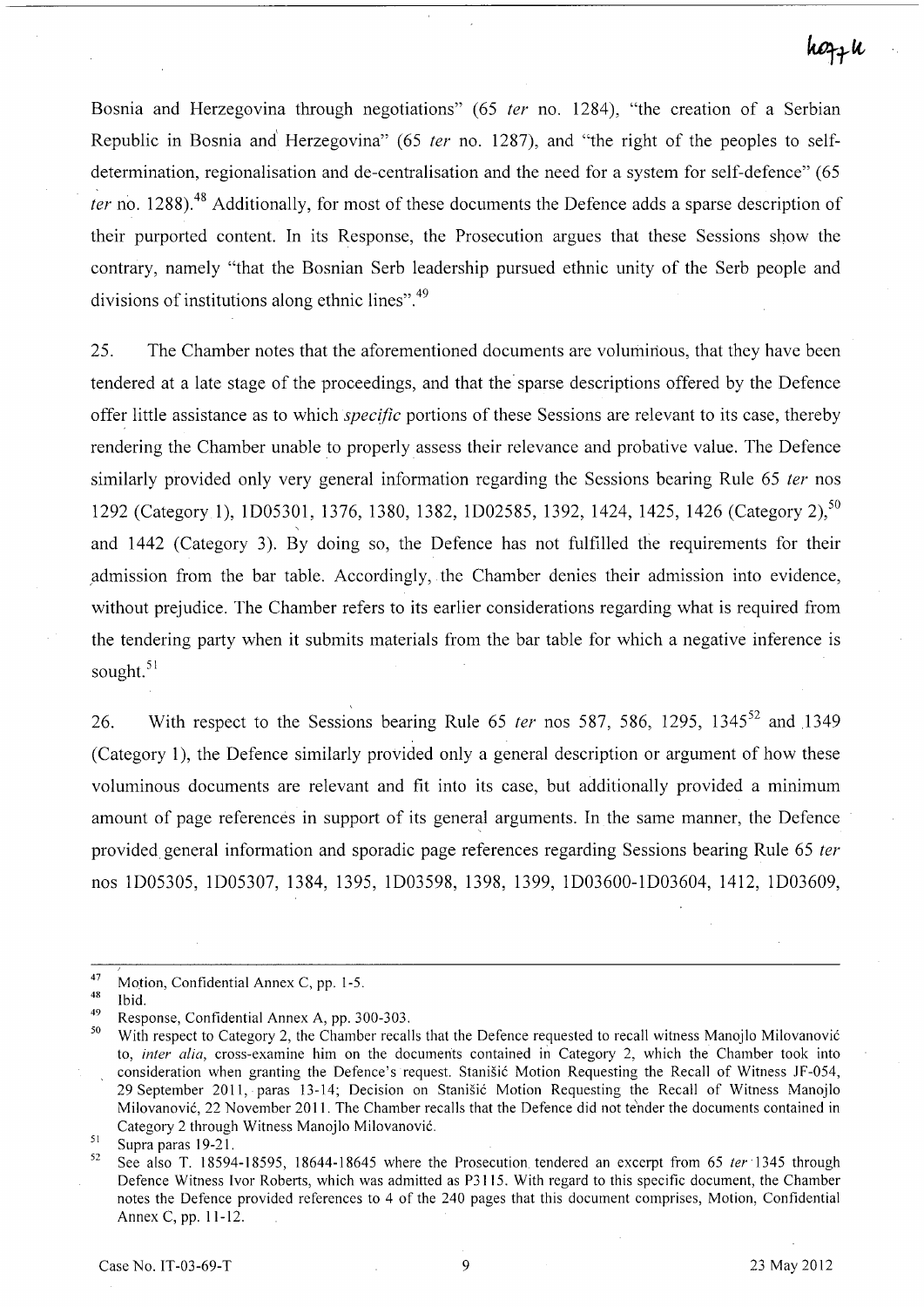1D03611,<sup>53</sup> 1413-1415, 1419, 1418, 1420, 1423, 1428 (Category 2), 1439, and 1443 (Category 3). With regard to these documents, the Chamber also considers that in the absence of a more specific showing regarding which portions of these voluminous Sessions are relevant and how they would fit into the Defence case, the Chamber finds that it is unable to properly assess their relevance and probative value and accordingly denies their admission into evidence, without prejudice.

27. With respect to the Sessions bearing Rule 65 *ter* nos 1351, 1353, 1354, 1356, <sup>54</sup> 1358, 1360, 1365, 1367, 1369, and 1371 (Category 1) – totalling some 1,900 pages and constituting a substantial part of the documents tendered in this category - the Defence has argued *"Relevance and probative value: idem above".55* The Defence provided a similar type of description for Sessions bearing Rule 65 *ter* nos ID02030, ID03599, and ID03606 (Category 2). While by these references the Defence indicated - at a bare minimum - the broad relevance of these Sessions to the Defence case, it failed to show with any degree of specificity how each of these Sessions fits into its case, thereby rendering the Chamber unable to properly assess their relevance and probative value. By doing so, the Defence has not fulfilled the requirements for their admission from the bar table. Accordingly, the Chamber denies their admission into evidence, without prejudice.

28. With respect to documents bearing Rule 65 *ter* nos 1723-1725, 2164, 1736, 2165, 1675, 1350, 1352, 1355, 1357, 1359, 1364, 1366, 1368, 1370, and 1372 (Category 1), as well as ID05302, ID05303, ID05304, ID05306, 1416, 1417, 1421, 1422, and 1427 (Category 2), the Chamber finds that the Defence has shown with sufficient specificity (i) the relevance and probative value of these documents and (ii) how they would fit in the Defence case. The Chamber notes that some of these documents had been disclosed to the Defence only after the filing of the Defence Rule 65 *ter* exhibit list and therefore do not appear on it.<sup>56</sup> However, the Prosecution does not object to their admission and has been provided ample opportunity to review them and provide detailed comments on their proposed admission. Therefore, the Chamber decides, *proprio motu,* to add these exhibits to the Defence Rule 65 *ter* exhibit list. In sum, the Chamber is satisfied that the aforementioned documents are probative and relevant and allows their admission from the bar table.

29. Having carefully analysed the documents contained in Categories 1, 2, and 3, the Chamber is fully aware of the Defence position that the admitted documents fit into a larger picture, and that

<sup>&</sup>lt;sup>53</sup> With respect to 1D03611, the Chamber notes that small portions of this 116 page document were put to Defence witness Mladen Karan, and that the parties were urged by the Chamber to indicate which portions of this document were relevant. T. 17762-17769. Subsequently, the document was marked for identification as 000753 pending the present Oecision, T. 18783, 18784.

<sup>54</sup> The Chamber notes that only 5 of the 216 pages of document bearing Rule 65 *ter* 1356 appear to have been translated.

<sup>&</sup>lt;sup>55</sup> Motion, Confidential Annex C, pp. 13-18.

These are: 1D05302, 1D05304, and 1D05306.